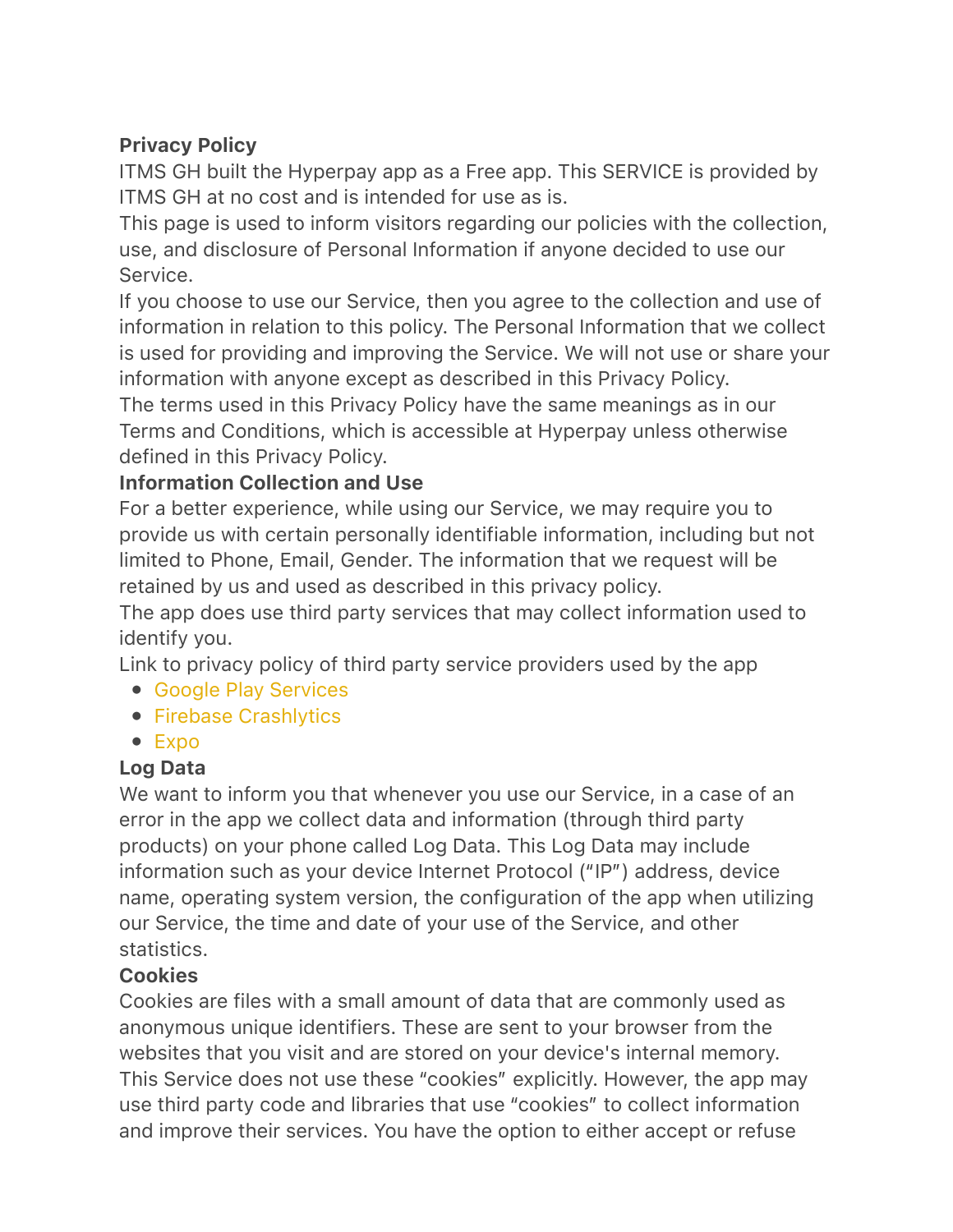these cookies and know when a cookie is being sent to your device. If you choose to refuse our cookies, you may not be able to use some portions of this Service.

## Service Providers

We may employ third-party companies and individuals due to the following reasons:

- To facilitate our Service;
- To provide the Service on our behalf;
- To perform Service-related services; or
- To assist us in analyzing how our Service is used.

We want to inform users of this Service that these third parties have access to your Personal Information. The reason is to perform the tasks assigned to them on our behalf. However, they are obligated not to disclose or use the information for any other purpose.

#### **Security**

We value your trust in providing us your Personal Information, thus we are striving to use commercially acceptable means of protecting it. But remember that no method of transmission over the internet, or method of electronic storage is 100% secure and reliable, and we cannot guarantee its absolute security.

#### Links to Other Sites

This Service may contain links to other sites. If you click on a third-party link, you will be directed to that site. Note that these external sites are not operated by us. Therefore, we strongly advise you to review the Privacy Policy of these websites. We have no control over and assume no responsibility for the content, privacy policies, or practices of any third-party sites or services.

### Children's Privacy

These Services do not address anyone under the age of 13. We do not knowingly collect personally identifiable information from children under 13. In the case we discover that a child under 13 has provided us with personal information, we immediately delete this from our servers. If you are a parent or guardian and you are aware that your child has provided us with personal information, please contact us so that we will be able to do necessary actions.

### Changes to This Privacy Policy

We may update our Privacy Policy from time to time. Thus, you are advised to review this page periodically for any changes. We will notify you of any changes by posting the new Privacy Policy on this page.

This policy is effective as of 2021-01-22

### Contact Us